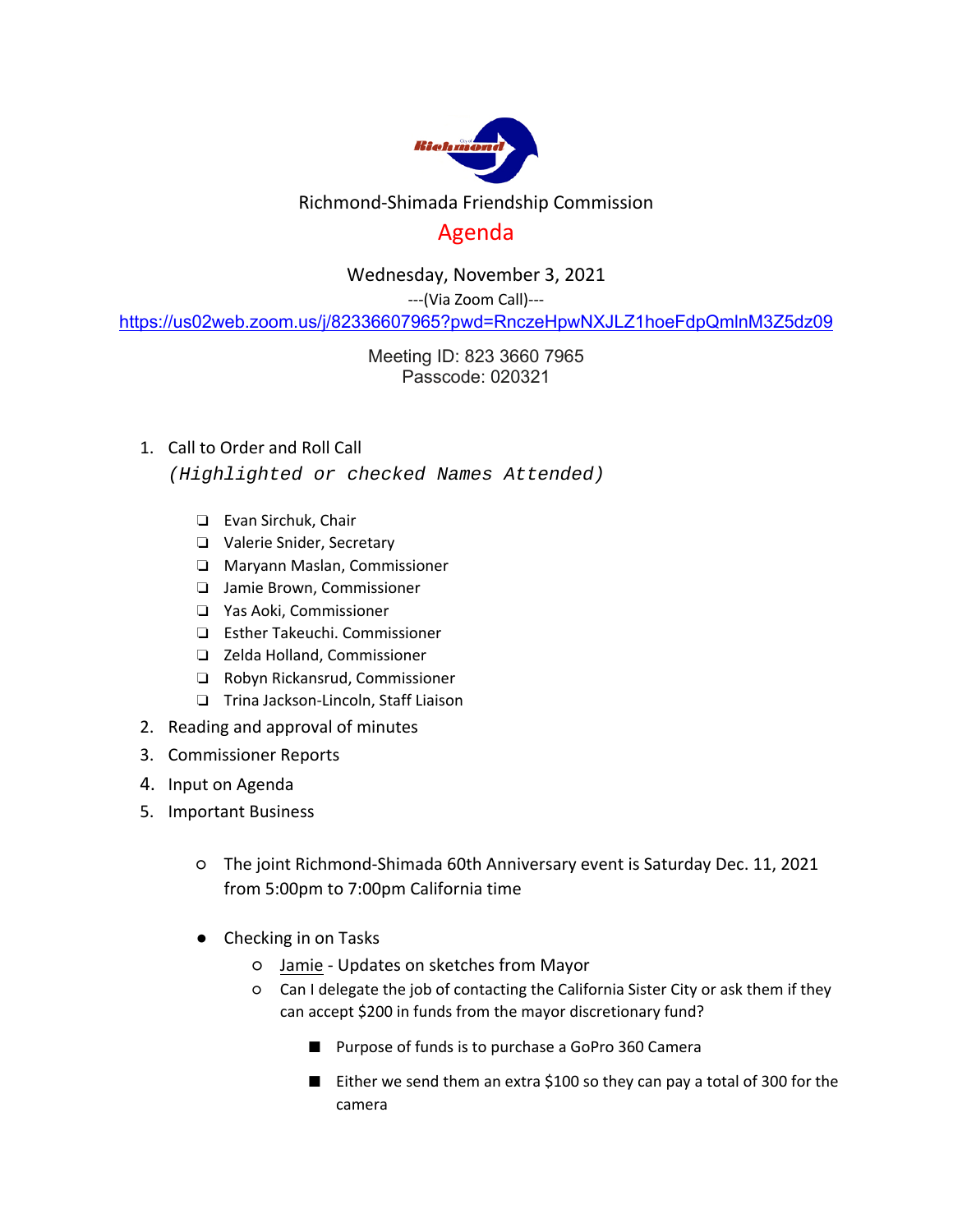- or
- They accept the funds from the mayor, then write us a check.
- 60th Anniversary Event
	- Evan will present a list of videos that are done, and which are still in progress.
		- Update from Maryann on reaching out to arts organizations with \$100 **stipend per artist.** 
			- **\$100 each for 2 org and 1 individual**
			- **\$50 for flowers to Richmond art center**
		- How do we pay artists?
			- via Trina Jackson-Lincoln
		- Shimada Gift Basket Item Ideas
		- Evan will order shirts and Honey
		- We still have water bottles and soft lunch boxes
			- Some still available or all donated?
	- Is an in‐person event possible? (Covid Concerns)
	- In Person Event Planning (If Possible by December)
		- Basement Multipurpose space is available for max of 20 attendees
		- Evan will look into other options possibly for more people
			- Projector
			- Screen
			- tables
			- seating
			- Saturday 6pm evening availability
			- restaurant option?
		- Evan provided a link to the master list of commissioners, host families, former ambassadors, and others who we will invite to the event. Evan predicts we will have a maximum of 40 people.